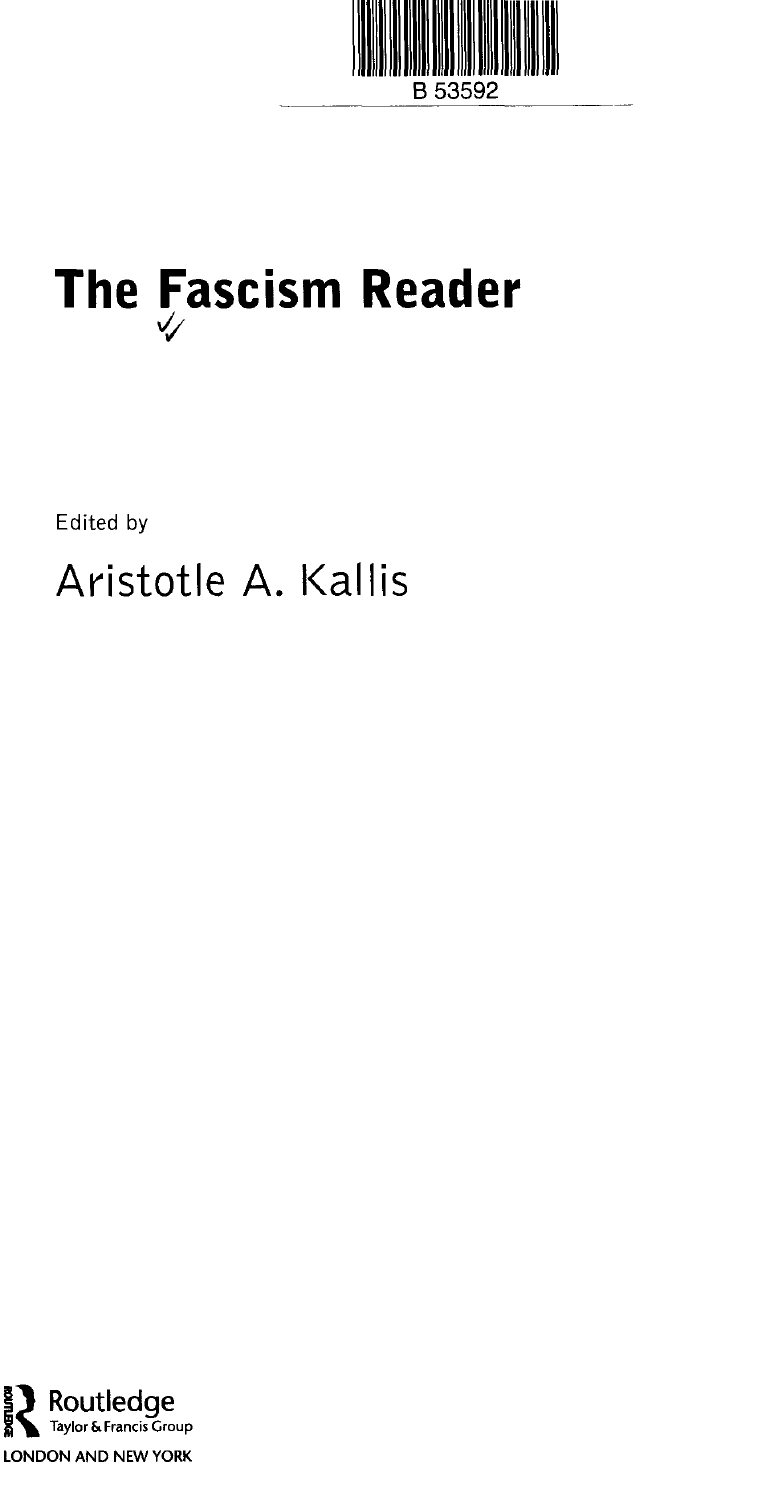# **Contents**

 $\sim 10^{-11}$   ${\rm yr}$ 

| Preface        |                                                                                                                        | xiii         |
|----------------|------------------------------------------------------------------------------------------------------------------------|--------------|
|                | Acknowledgements                                                                                                       | xix          |
|                | List of abbreviations                                                                                                  | xxiii        |
|                | Introduction: fascism in historiography                                                                                | $\mathbf{1}$ |
| PART ONE       |                                                                                                                        |              |
|                | Generic fascism: the search for definitions                                                                            |              |
|                | and explanations                                                                                                       | 43           |
|                | Section I: Fascism - a 'generic' concept?                                                                              | 45           |
| 1              | Generic fascism: an 'illusion'?<br>GILBERT ALLARDYCE, 'WHAT FASCISM IS NOT:<br>THOUGHTS ON THE DEFLATION OF A CONCEPT' | 49           |
| 2 <sup>1</sup> | Fascism and the capitalist system: a Marxist view<br>MARTIN KITCHEN, FASCISM                                           | 57           |
| 3              | Fascism as 'latecomer': an ideal type with negations<br>JUAN J. LINZ, TOTALITARIAN AND AUTHORITARIAN<br>REGIMES        | 64           |
| 4              | A 'spectral-syncretic' approach to fascism<br>ROGER EATWELL, 'TOWARDS A NEW MODEL OF GENERIC<br>FASCISM'               | 71           |
| 5.             | Fascism as a 'generic' concept<br>STANLEY G. PAYNE, 'THE CONCEPT OF FASCISM'                                           | 82           |
|                |                                                                                                                        |              |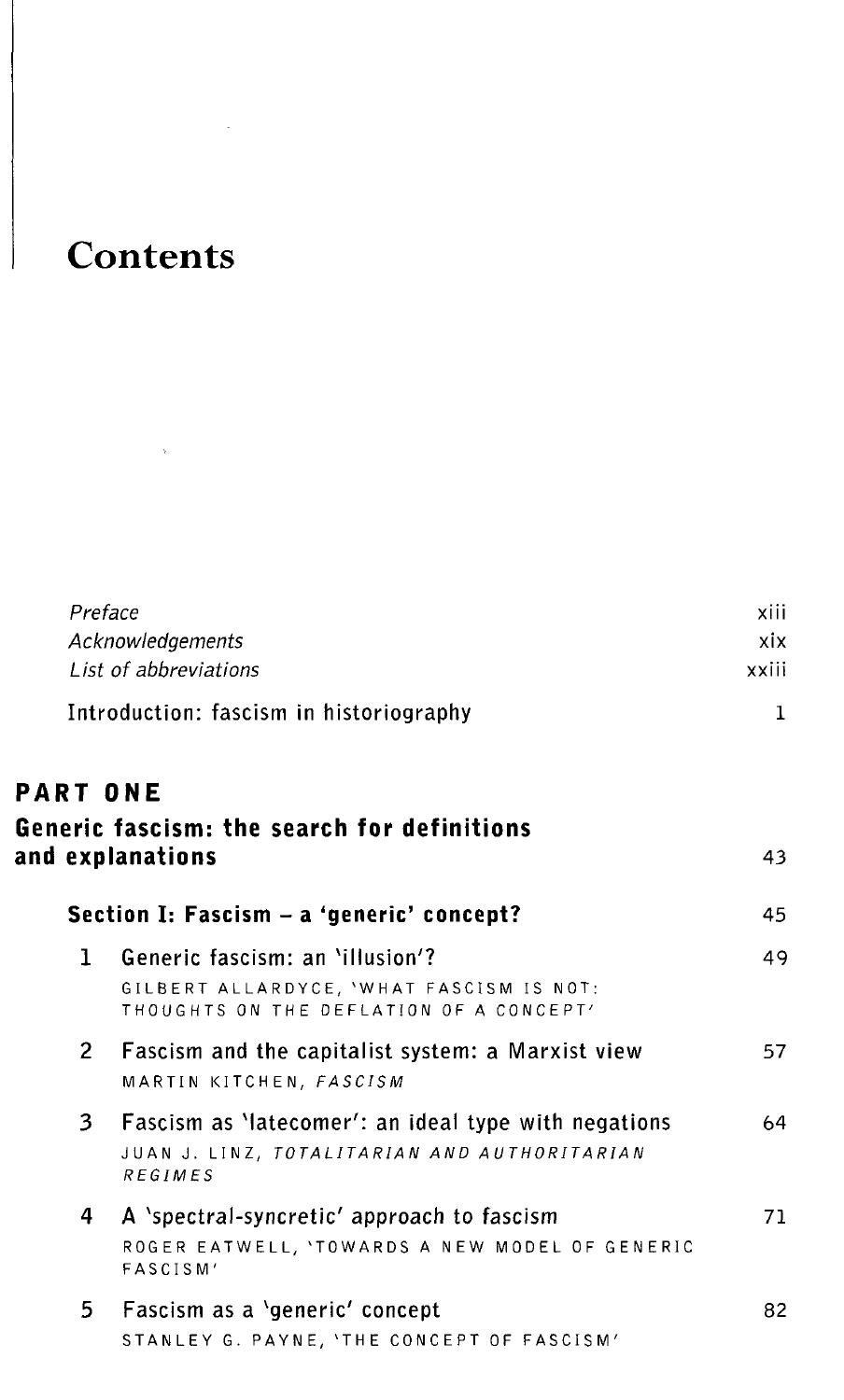## viii CONTENTS

|                 | Fascism and its evolution 'in time': five stages<br>ROBERT O. PAXTON, 'THE FIVE STAGES OF FASCISM'                                                                                                      | 89. |
|-----------------|---------------------------------------------------------------------------------------------------------------------------------------------------------------------------------------------------------|-----|
|                 | <b>Section II: What produces fascism?</b>                                                                                                                                                               | 101 |
| 7               | An interwar Marxist analysis of fascism:<br>Togliatti and Italian Communism<br>PALMIRO TOGLIATTI, 'ON THE QUESTION OF FASCISM'                                                                          | 105 |
| 8.              | Fascism as 'extremism of the middle class'<br>SEYMOUR MARTIN LIPSET, POLITICAL MAN: THE SOCIAL<br>BASES OF POLITICS                                                                                     | 112 |
| 9.              | The collapse of the 'bourgeois equilibrium' of the<br>1920s and the rise of fascism<br>CHARLES S. MAIER, RECASTING BOURGEOIS EUROPE:<br>STABILIZATION IN FRANCE, GERMANY AND ITALY AFTER<br>WORLD WAR I | 120 |
| 10 -            | Fascism as the product of 'crisis'<br>GEOFF ELEY, 'WHAT PRODUCES FASCISM:<br>PRE-INDUSTRIAL TRADITIONS OR A CRISIS OF THE<br>CAPITALIST STATE?'                                                         | 129 |
| 11              | Pre-conditions for fascism's success<br>ROGER GRIFFIN, THE NATURE OF FASCISM                                                                                                                            | 137 |
|                 |                                                                                                                                                                                                         |     |
| <b>PART TWO</b> |                                                                                                                                                                                                         |     |
|                 | <b>Fascist movements: ideology and variations</b>                                                                                                                                                       | 143 |
|                 | Section III: Fascist ideology - the quest for the<br>'fascist minimum'                                                                                                                                  | 145 |
| 12<br>J.        | The 'era of fascism' and the uniqueness of fascist<br>ideology<br>ERNST NOLTE, THREE FACES OF FASCISM                                                                                                   | 149 |
| 13              | Five main tenets of fascist ideology<br>NOEL O'SULLIVAN, FASCISM                                                                                                                                        | 156 |
| 14              | Fascist ideology: a dissident revision of Marxism?<br>ZEEV STERNHELL, THE BIRTH OF FASCIST IDEOLOGY:<br>FROM CULTURAL REBELLION TO POLITICAL<br><b>REVOLUTION</b>                                       | 165 |
| 15.             | Fascism: 'rebirth' and 'ultra-nationalism'<br>ROGER GRIFFIN, THE NATURE OF FASCISM                                                                                                                      | 174 |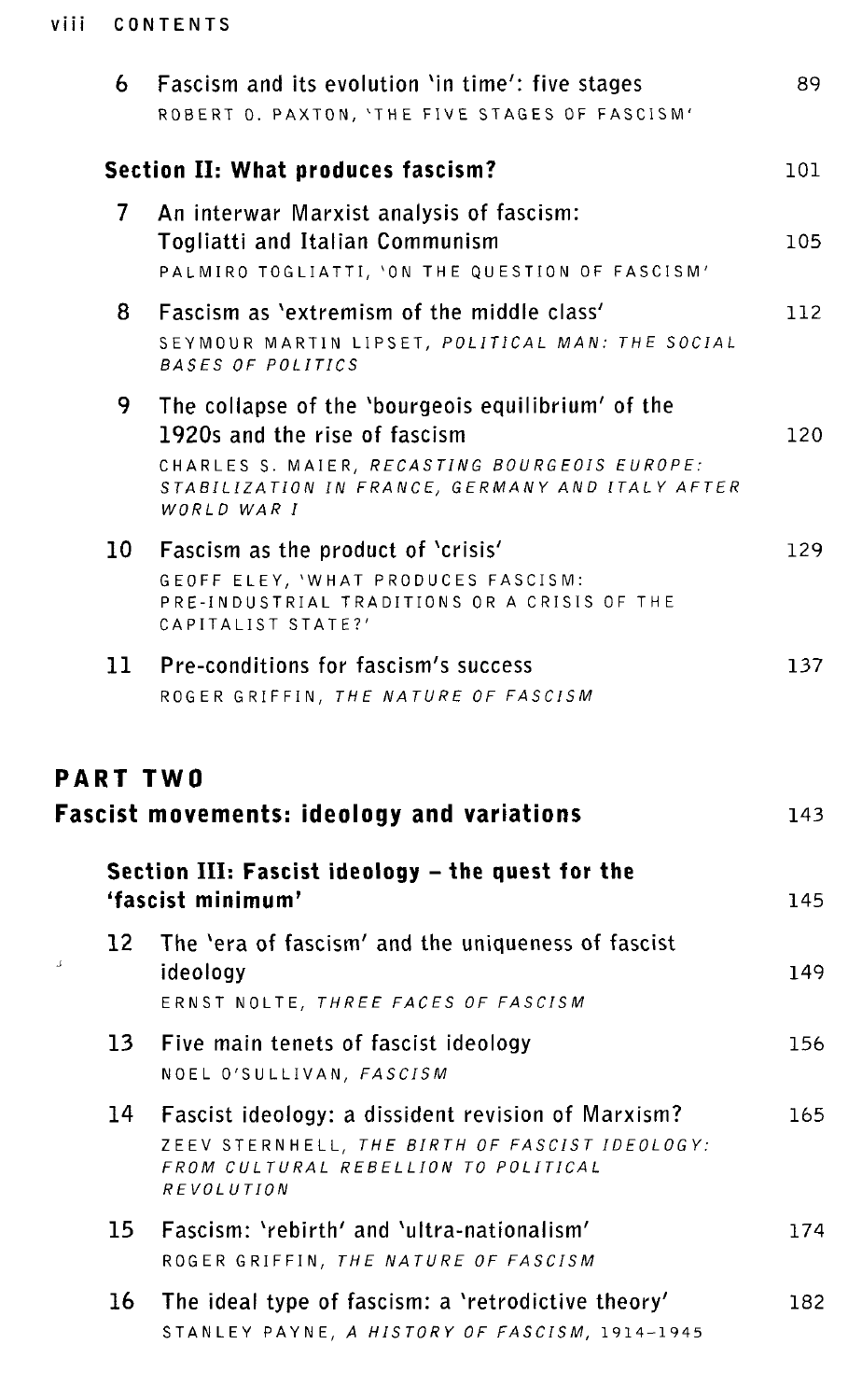|  | CONTENTS |  |  |  | i x |
|--|----------|--|--|--|-----|
|  |          |  |  |  |     |

|                 | <b>Section IV: Varieties of fascist movements</b>                                                                     | 191 |
|-----------------|-----------------------------------------------------------------------------------------------------------------------|-----|
| 17 <sup>2</sup> | Romania: the 'Iron Guard'                                                                                             | 195 |
|                 | Z. BARBU, 'RUMANIA'                                                                                                   |     |
| 18              | Hungary: Horthy, Gömbös and the 'Arrow Cross'<br>ISTVAN DEÁK, 'HUNGARY'                                               | 201 |
| 19              | Austria: 'Heimwehr', 'NSDAP' and the 'Christian Social'<br><b>State</b><br>JILL LEWIS, 'CONSERVATIVES AND FASCISTS IN | 212 |
|                 | AUSTRIA, 1918-34'                                                                                                     |     |
| 20              | Spain: the 'Falange'                                                                                                  | 223 |
|                 | SHEELAGH M. ELLWOOD, 'FALANGE ESPAÑOLA, 1933-9:<br>FROM FASCISM TO FRANCOISM'                                         |     |
| 21              | France: the 'second wave' of fascism in the 1930s<br>ROBERT SOUCY, FRENCH FASCISM: THE SECOND WAVE,<br>1933-1939      | 232 |
| 22 <sub>2</sub> | Britain: the 'British Union of Fascists'<br>RICHARD THURLOW, FASCISM IN BRITAIN: A HISTORY,<br>1918-1985              | 241 |
|                 | Section V: Techniques of fascist rule – the exercise of                                                               |     |
|                 | power by the 'regime-model' of fascism                                                                                | 251 |
| 23              | 'Totalitarian dictatorship' and fascism                                                                               | 255 |
|                 | CARL J. FRIEDRICH AND ZBIGNIEW K. BRZEZINSKI,<br>TOTALITARIAN DICTATORSHIP AND AUTOCRACY                              |     |
| 24.             | 'Behemoth': Nazism as 'stateless' system                                                                              | 263 |
|                 | FRANZ NEUMANN, BEHEMOTH: THE STRUCTURE AND<br>PRACTICE OF NATIONAL SOCIALISM                                          |     |
| 25              | Nazi state and neo-feudalism                                                                                          | 271 |
|                 | ROBERT KOEHL, 'FEUDAL ASPECTS OF NATIONAL<br>SOCIALISM'                                                               |     |
| 26              | Devices of the 'fascist consensus': party and mass<br>organisations in fascist Italy                                  | 278 |
|                 | DOUG THOMPSON, STATE CONTROL IN FASCIST ITALY:<br>CULTURE AND CONFORMITY, 1925-43                                     |     |
| 27              | Coercion and terror: the Gestapo in the Nazi system                                                                   | 286 |
|                 | KLAUS-MICHAEL MALLMANN AND GERHARD PAUL,<br>'OMNISCIENT, OMNIPOTENT, OMNIPRESENT? GESTAPO,<br>SOCIETY AND RESISTANCE' |     |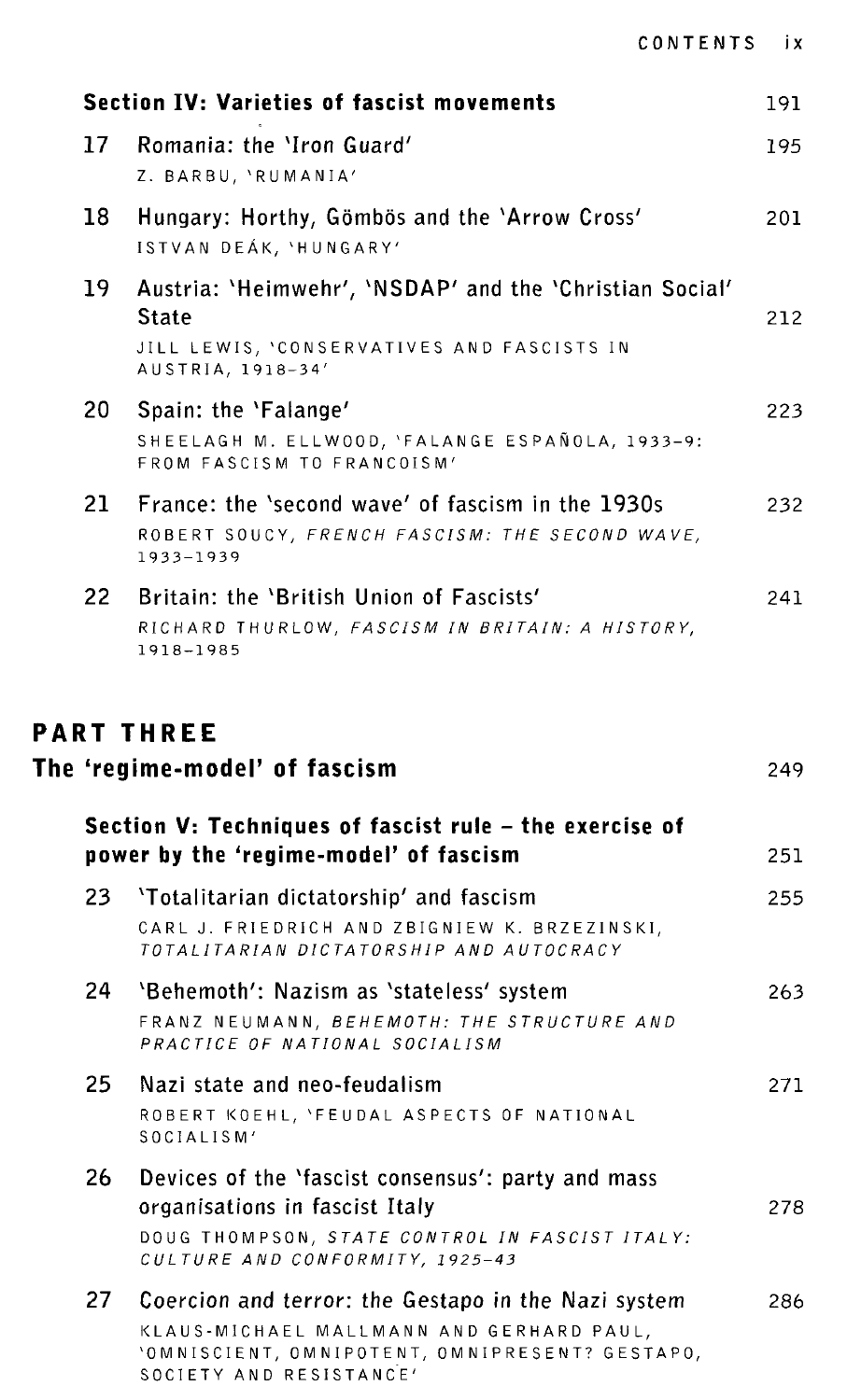### **X CONTENT S**

 $\hat{\mathbf{v}}$ 

| 28               | Charismatic leadership: the 'cult' of Hitler<br>IAN KERSHAW, THE HITLER-MYTH: IMAGE AND REALITY<br>IN THE THIRD REICH                                                                 | 294  |
|------------------|---------------------------------------------------------------------------------------------------------------------------------------------------------------------------------------|------|
| 29 -             | Fascist regime and territorial expansion:<br>Italy and Germany<br>MACGREGOR KNOX, 'CONQUEST, DOMESTIC AND FOREIGN,<br>IN FASCIST ITALY AND NAZI GERMANY'                              | 301  |
| 30               | Salazar's Estado Novo: the nature of a 'para-fascist'<br>regime<br>ANTONIO COSTA PINTO, SALAZAR'S DICTATORSHIP AND<br>EUROPEAN FASCISM: PROBLEMS OF INTERPRETATION                    | 313  |
|                  | <b>Section VI: Fascism and anti-Semitism</b>                                                                                                                                          | 319  |
| 31               | German anti-Semitic tradition, National Socialist regime<br>and 'ordinary Germans'<br>DANIEL JONAH GOLDHAGEN, HITLER'S WILLING<br>EXECUTIONERS: ORDINARY GERMANS AND THE<br>HOLOCAUST | 323  |
| 32 <sub>2</sub>  | The 'uniqueness' of Nazi racialism<br>MICHAEL BURLEIGH AND WOLFGANG WIPPERMANN,<br>THE RACIAL STATE: GERMANY 1933-1945                                                                | 332  |
| 33               | Partners in genocide? Anti-Semitism and the Axis<br>alliance<br>JONATHAN STEINBERG, ALL <i>OR NOTHING: THE AXIS</i><br>AND THE HOLOCAUST 1941-1943                                    | 341  |
| 34               | Racism, fascism and nationalism<br>MARK NEOCLEOUS, FASCISM                                                                                                                            | 349. |
| 35               | Italian Fascism and racism<br>E. M. ROBERTSON, 'RACE AS A FACTOR IN MUSSOLINI'S<br>POLICY IN AFRICA AND EUROPE'                                                                       | 359. |
| 36               | Anti-Semitism in Vichy France<br>SUSAN ZUCCOTTI, THE HOLOCAUST, THE FRENCH AND<br>THE JEWS                                                                                            | 367. |
| <b>PART FOUR</b> |                                                                                                                                                                                       |      |
|                  | Societal attitudes to fascism: support, conformity,<br>opposition and resistance                                                                                                      | 375  |
|                  | Section VII: Society and attitudes to fascism - support,<br>conformity and resistance                                                                                                 | 377  |
| 37               | Italian Fascism as a 'generational' phenomenon<br>BRUNO WANROOIJ, 'THE RISE AND FALL OF ITALIAN                                                                                       | 381  |

FASCISM AS A GENERATIONAL REVOLT'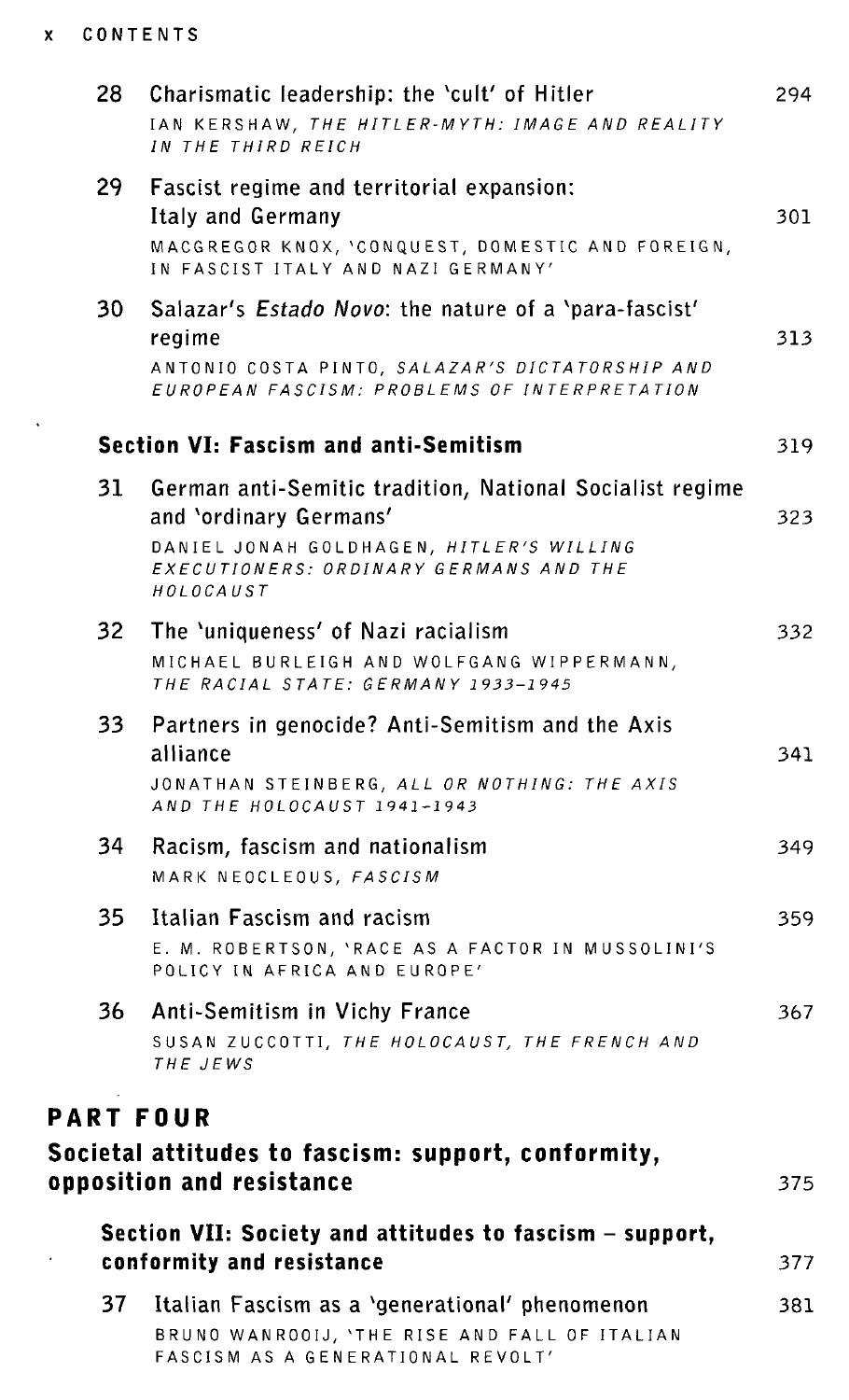| 38 | Fascism and working class: workers under Italian<br>Fascism<br>TOBIAS ABSE, 'ITALIAN WORKERS AND ITALIAN<br>FASCISM'                                                                 | 391 |
|----|--------------------------------------------------------------------------------------------------------------------------------------------------------------------------------------|-----|
| 39 | Fascism and the crisis of modernity: NSDAP members<br>and supporters<br>DETLEV J. K. PEUKERT, INSIDE NAZI GERMANY:<br>CONFORMITY, OPPOSITION AND RACISM IN EVERYDAY<br>LIFE          | 399 |
| 40 | Fascism and gender: women under national socialism<br>JILL STEPHENSON, THE NAZI ORGANISATION OF WOMEN                                                                                | 407 |
| 41 | Vichy France: resistance and collaboration in the<br>Nazi New Order<br>ROBERT O. PAXTON, VICHY FRANCE: OLD GUARD AND<br>NEW ORDER 1940-1944                                          | 414 |
| 42 | Spain in the 1930s: a divided society and the coming<br>of the civil war<br>RAYMOND CARR, THE SPANISH TRAGEDY: THE CIVIL<br>WAR IN PERSPECTIVE                                       | 422 |
|    | Section VIII: Fascism and social elites - complicity                                                                                                                                 |     |
|    | and antagonism                                                                                                                                                                       | 431 |
| 43 | Fascists and conservatives: between alliance and<br>rivalry<br>MARTIN BLINKHORN, 'ALLIES, RIVALS, OR<br>ANTAGONISTS? FASCISTS AND CONSERVATIVES IN<br>MODERN EUROPE'                 | 435 |
| 44 | Conservative elites and Hitler: from support to<br>opposition<br>KLAUS-JÜRGEN MÜLLER, 'THE STRUCTURE AND NATURE<br>OF THE NATIONAL CONSERVATIVE OPPOSITION IN<br>GERMANY UP TO 1940' | 442 |
| 45 | Industrial elites and the rise of National Socialism<br>HENRY A. TURNER JR, 'BIG BUSINESS AND THE RISE<br>OF HITLER'                                                                 | 453 |